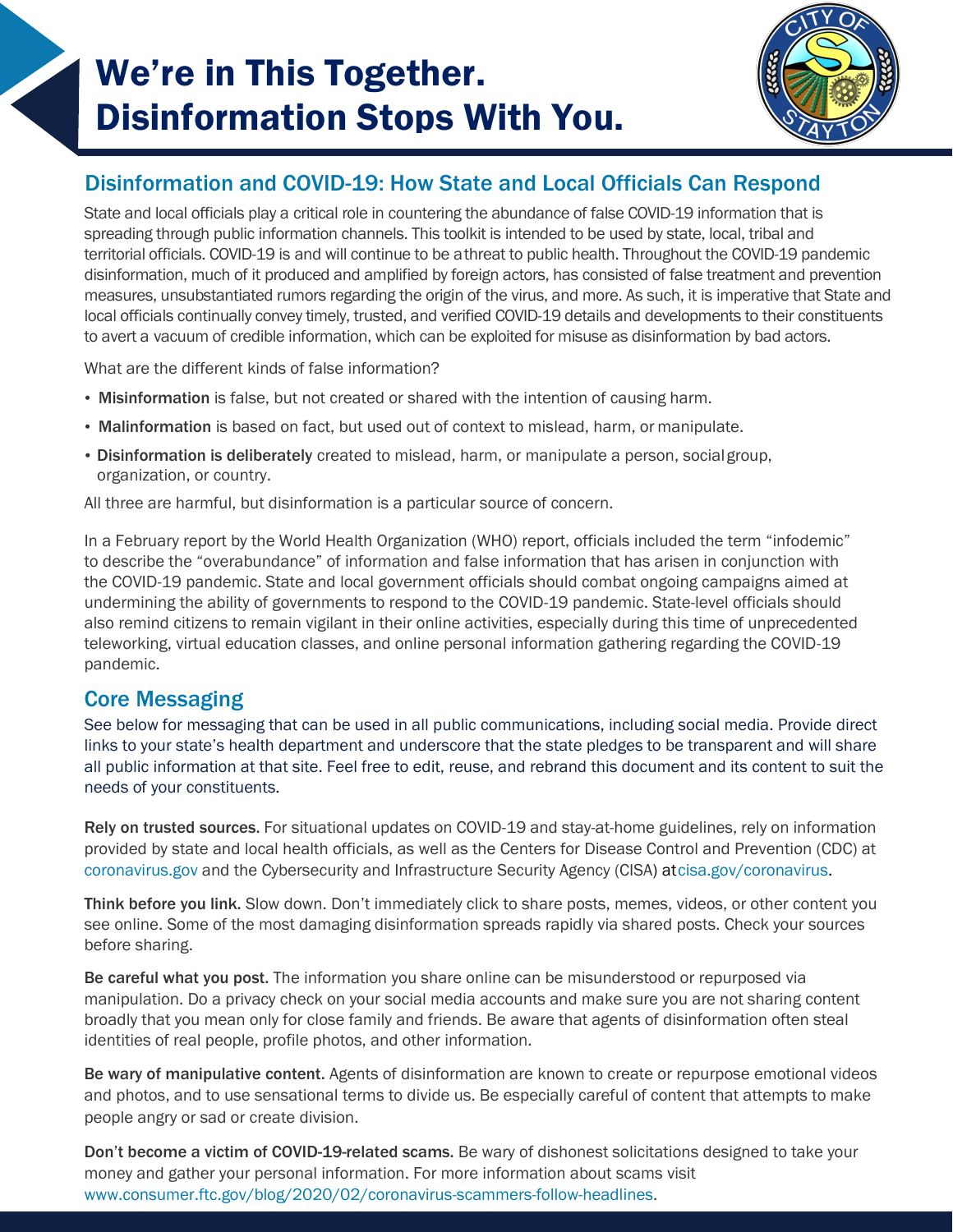# TALKING POINTS: Disinformation Stops With You.



- For COVID-19 facts and stay-at-home guidance, rely on state and local health official websites, as well as the CDC [\(www.cdc.gov](http://www.cdc.gov/)) and FEMA's rumor control webpage at fema.gov/coronavirus/rumor-control.
- **•** Misinformation is false, but not created or shared with the intention of causing harm. Malinformation is based on fact, but used out of context to mislead, harm, or manipulate. Disinformation is deliberately created to mislead, harm, or manipulate a person, social group, organization, or country. All three are harmful, especially now.
- **•** Think before sharing content on social media or emails—be sure to check your sources first.
- **•** Be mindful of what you are sharing or posting online—check your privacy settings.
- **•** Watch out for emotionally manipulative content designed to make us angry or sad.
- **•** Take care when viewing or sharing content that uses sensational terms to divide us in a time of crisis.
- **•** Report scams to trusted agencies, such as the Federal Trade Commission or state consumer protection agencies.

This poster was created by the Cybersecurity and Infrastructure Security Agency (CISA), an agency within the Department of Homeland Security (DHS), for the purpose of sharing information related to election security and should not be considered an endorsement of any other entity. See CISA.gov/protect2020 for more information.